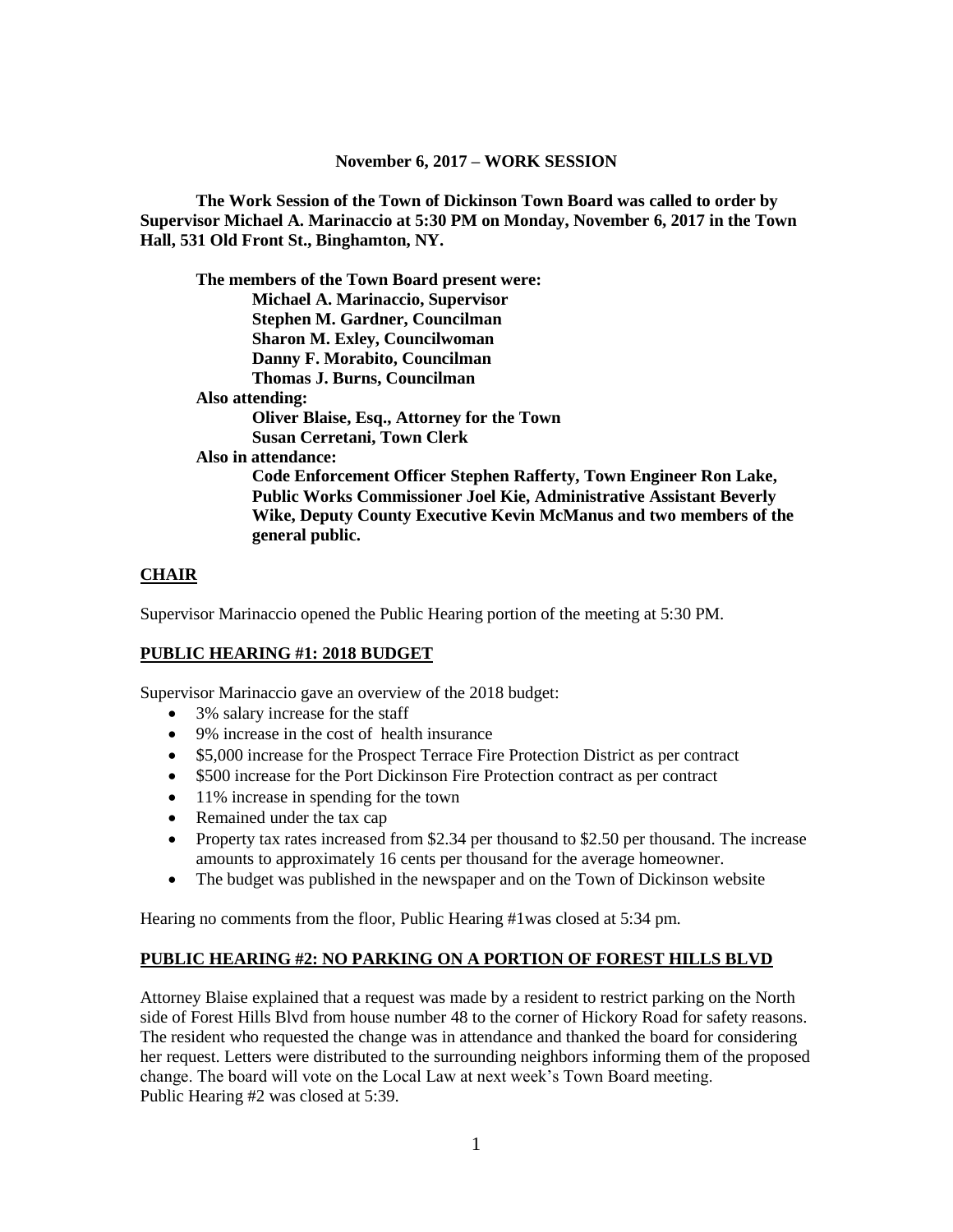# **PUBLIC HEARING #3: 2017 WATER AND SEWER RATE ADJUSTMENT**

Supervisor Marinaccio opened Public Hearing #3 at 5:40 pm.

Attorney Blaise explained that our water and sewer rates are set in town code so we have to make changes by Local Law. After reviewing the budget it was proposed that water rates be raised \$2.00 per 100 CF and sewer rates lowered \$2.00 per 100 CF.

Comments from the public:

Resident Jim Love commented that the rate change will affect those residents on septic.

Supervisor Marinaccio closed the Public Hearing at 5:45 pm. **MENTORING DAY NYS ACCESS-VR**

Supervisor Marinaccio stated that the town participated in **Mentoring Day** on October 18 and it was a great success. The students learned about local government from all the town departments, toured the town offices and had a pizza lunch. The Supervisor hopes to have the Town participate again next year.

#### **BDC FACILITY AND DRUG ADDICTION CENTER**

Councilwoman Exley recently attended a meeting at **Broome Developmental Center**. Representatives from **Syracuse Behavioral Health**, the **Broome County Health Department**, **Senator Akshar**, **Assemblywoman Lupardo**, **Assemblyman Crouch**, and **Sheriff Harder** were in attendance. Councilwoman Exley reported that the meeting was very informative and touched on these important points:

- Phase  $I 50$  detox beds
- Phase  $II will$  be warm hand off to inpatient facility
- Budget
- State has pledged to pay up to 3 million dollars a year
- No county tax dollars used
- Won't be handed off to Broome County
- Should not affect **New Horizons** or other local programs
- There will eventually be a family component to help loved ones in treatment

#### **DEPUTY COUNTY EXECUTIVE KEVIN MCMANUS PRESENTATION**

Supervisor Marinaccio welcomed Deputy County Executive Kevin McManus to address the board members with an update on the State of the County.

Mr. McManus touched on several key issues:

- County proposed a 1.84% tax increase the Legislature cut it to 1.5% tax increase
- Last year's fund balance was 5.5 and now it is down to 250
- Instituted cost saving measures
- Under tax cap
- No sales taxes will be taken from towns and villages
- Shared services entered into a new pharmacy coalition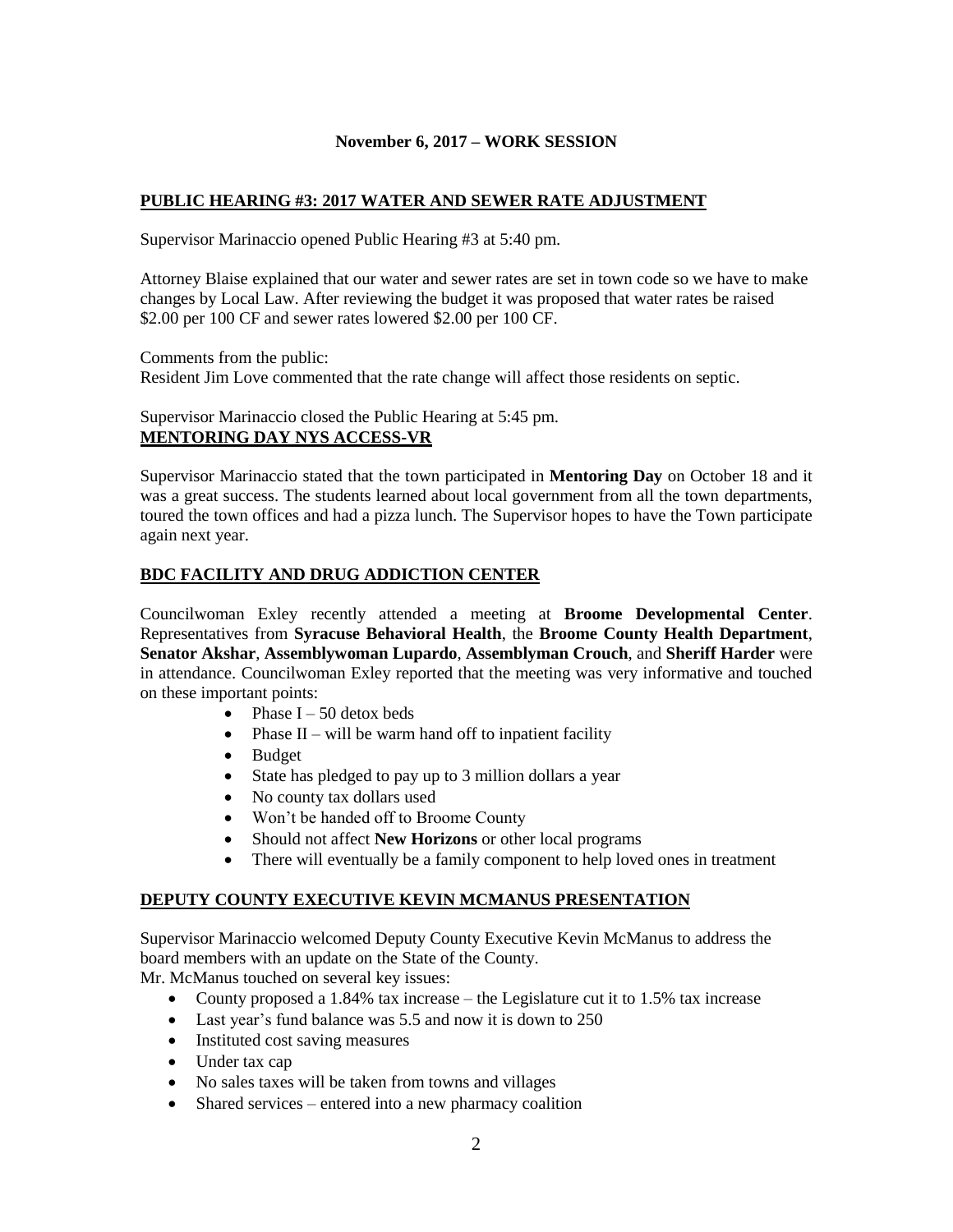- 49 positions unfunded
- Drug treatment center
- Funded more Public safety positions in the DA's office
- \$300,000 in small business loans administered by Broome County IDA
- \$150,000 rural communities economic development fund
	- o Supervisor Marinaccio stated that the town does not qualify, however Mr. McManus is going to check into it.
- $\bullet$  Highway Department paving 40 miles of road
- Develop airport in the future
	- o Increase service to Detroit
	- o Pittsburgh/Washington DC/Dulles
	- o Business and corporate travel
	- o Work on reliability
	- o Other options on the table

Supervisor Marinaccio thanked Mr. McManus.

Supervisor Marinaccio asked Councilman Gardner to present the budget status of the water and sewer department. Mr. Gardner stated that he, Ms. Wike and Mr. Kie developed a spreadsheet to outline the operating expenses, debt service, water costs, and proposed projects for 2018. He stated that we need annual water revenue of \$1,041,233. The projected deficit would be \$37,233 in 2018. Projects for 2018 include N. Broad Street Water Project, Sunrise Terrace Water Tank, and Chenango Shores Hydrants (hydrants contain lead).

Many points were discussed:

- Projects need to be prioritized as to our most pressing needs.
- Supervisor Marinaccio stated that he talked to Senator Akshar about the issue. Senator Akshar suggested that the Supervisor come up with a budget and he might be able to help us out.
- Provide the Senator with information: 3 major proposed project estimates and also show our debt which would justify our need for assistance.
- Engineer Lake made the point that our residents are paying for Capital projects so therefore they are paying for nothing if there is a water leak.
- Councilman Gardner and Councilman Morabito agreed to work together on the numbers and the spreadsheet.

# **WATER AND SEWER DEPARTMENT ISSUES**

Councilman Gardner and Public Works Commissioner Kie and Administrative Assistant Wike prepared a spreadsheet outlining the issues the water department is facing including payment of debt, debt services, operating expenses and proposed repairs and projects. There was a long discussion which focused on prioritizing needs and seeking additional funding for projects.

## **ATTORNEY**

## **DISCUSSION/RESOLUTION ADOPTING 2018 BUDGET**

Attorney Blaise will prepare a resolution for next week's meeting adopting the **2018 Budget**.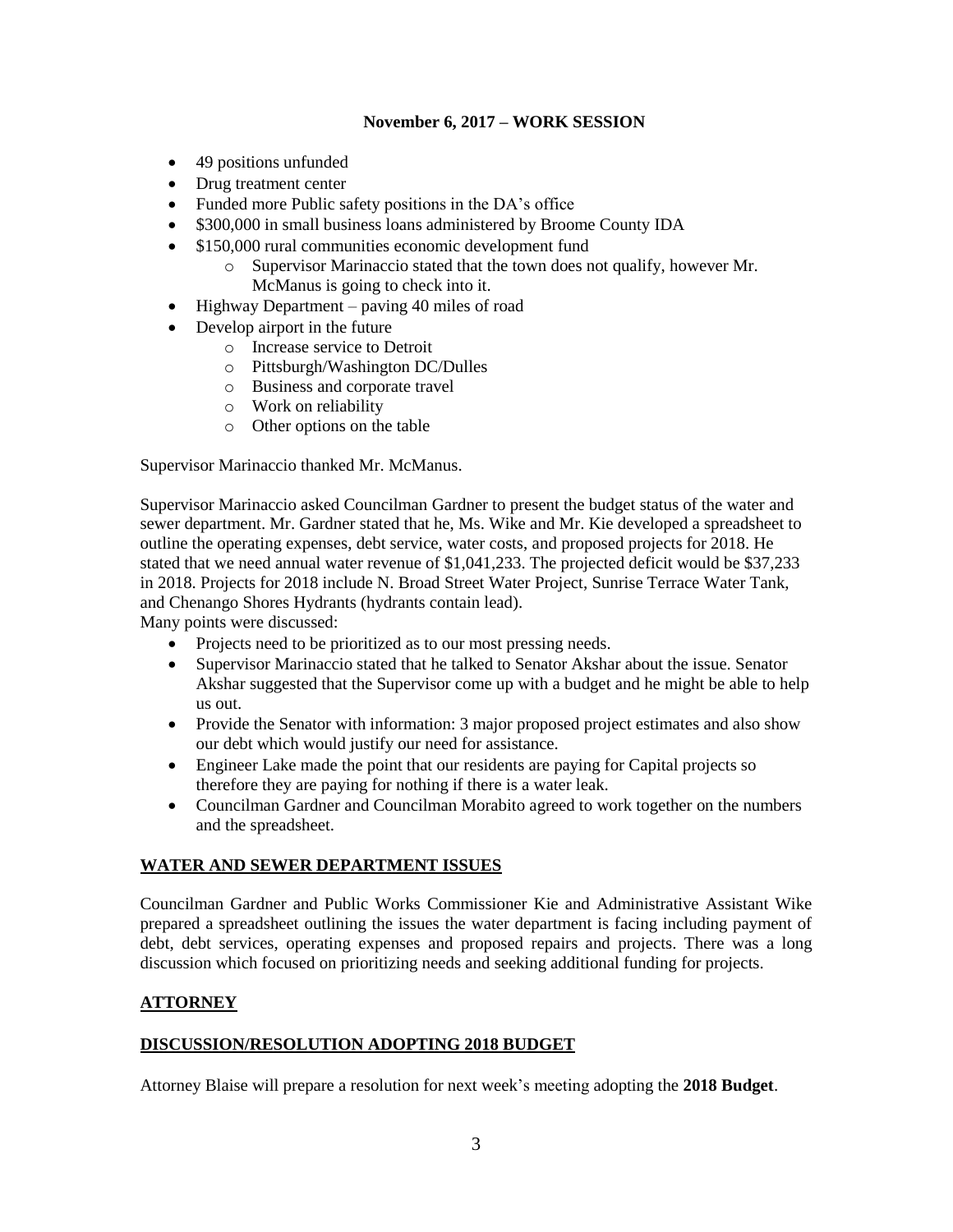#### **DISCUSSION/RESOLUTION ADOPTING 2018 WATER RATE ADJUSTMENT**

Attorney Blaise will prepare a resolution for next week's meeting adopting Local Law for 2018 water rate adjustment and prepare the paperwork.

## **DISCUSSION/RESOLUTION ADOPTING A NO PARKING RESTRICTION ON A PORTION OF FOREST HILLS BLVD.**

Attorney Blaise will prepare a resolution for next week's meeting adopting Local Law **#3** of the year 2017 no parking restriction on a portion of Forest Hills Blvd.

## **DISCUSSION/RESOLUTION ADOPTING LOCAL LAW CCA PROGRAM**

Attorney Blaise informed the board that the **MEGA** program **PSC** cleared last week. Attorney Blaise will prepare a model of the Local Law adopting the **MEGA CCA** program and we will schedule a public hearing for the December or January meeting.

#### **PUBLIC WORKS**

- Public Works Commissioner Kie reported that the last phases of the **NYSERDA Grant** requirements were completed today.
- Mr. Kie made a request for board approval for the purchase of the **Trimble Geo 7X Mapping System Tool** through **Waypoint Technology Group**. Mr. Kie explained that this tool provides the capability to accurately keep track of inventory of assets such as water, sewers, road signs, manhole covers etc. The money would come out of the sewer department budget. Mr. Kie stated that if approved, he is hoping to hire a Cornell graduate student for an internship to assist in setting up the program. Mr. Kie noted that the system is compatible with the County's system. The collected information would be on **Broome County GIS**. The cost of the system investment is \$10,070.00 and additional technical support cost of \$450 for one year and \$700 for 2 years. Mr. Kie feels there is a critical need for this.
- Attorney Blaise stated that we will need a Resolution Authorizing the purchase of **Trimble Geo 7X Mapping System** with 1 or 2 year technical support for next week's meeting.

## **YARD WASTE PICKUP**

Public Works Commissioner Kie reported that today was the last day for yard waste pickup and leaf pickup continues.

## **PARKING RESTRICTION REQUEST CORNER REPUBLIC STREET AND LOWER STELLA IRELAND ROAD**

Public Works Commissioner Kie reported that there are safety and visibility issues as you turn the corner from Lower Stella Ireland Road onto Republic Street because of cars that are parking close to the corner. Mr. Kie received a request from a resident to restrict parking near the corner. This is the second time we have gotten a complaint. Mr. Kie encouraged the board members to take a look at the area prior to the next board meeting.